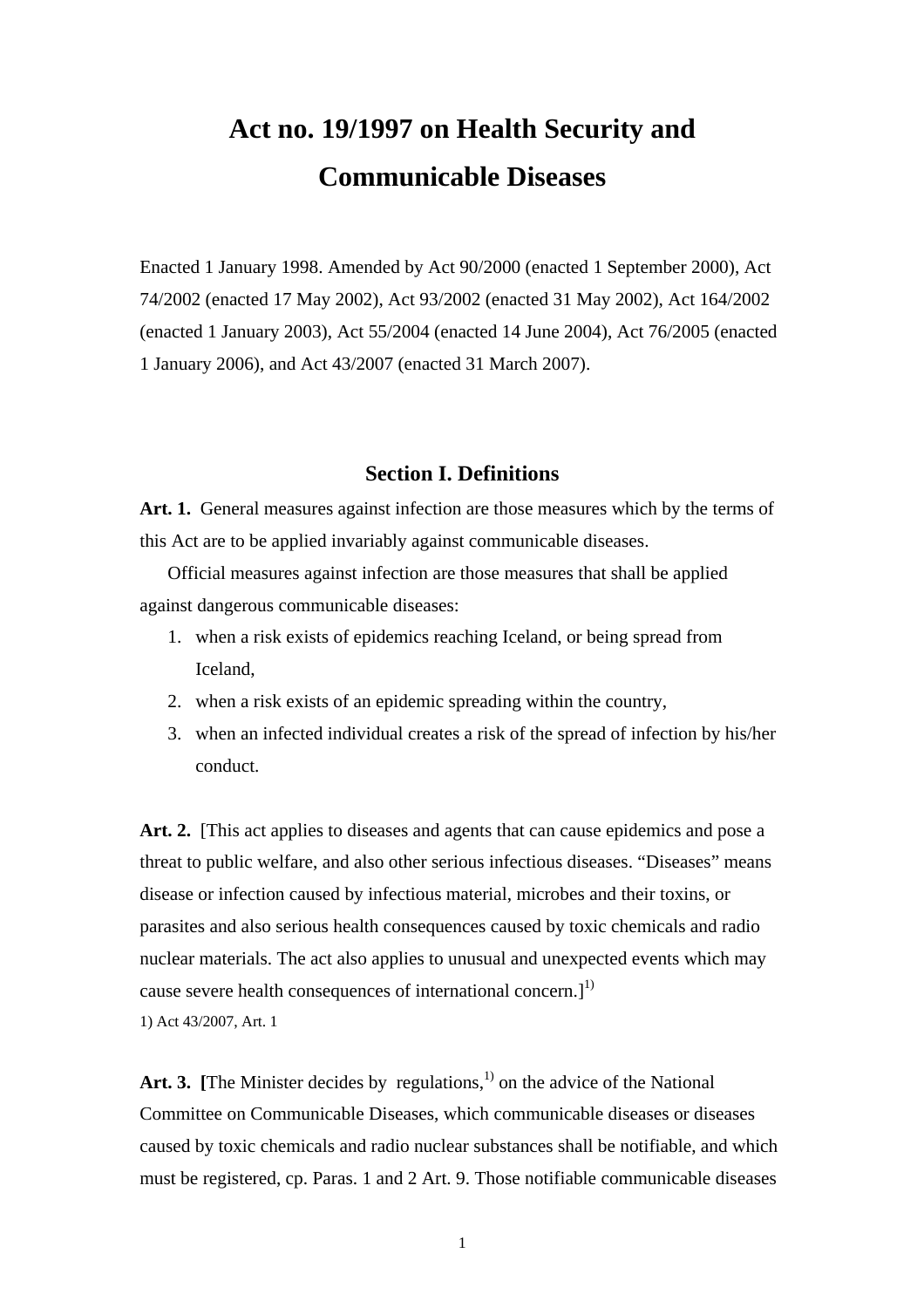which can pose a threat to public welfare are subject to registration. Also, any event that may pose a health threat of international concern shall be registered including events of unknown etiology or source.<sup>[2]</sup>

The term "notifiable" means that the Chief Epidemiologist must be sent nonpersonally-identified information. "Subject to registration" means that he must be sent personally-identified information on cases of disease.

The Chief Epidemiologist is responsible for maintaining a register of communicable diseases. [This register includes diseases, agents causing diseases and events, cp Art. 2, immunisations, cp. item 1 Art. 5, and use of antimicrobial drugs, cp. item 3 Art 5 and is intended to be of use in preventive measures and in epidemiological research.]<sup>2)</sup> The utmost confidentiality shall be maintained regarding all private information appearing in the register of communicable diseases; the register is subject to the same rules as other medical records.

The Chief Epidemiologist shall be provided with information from the medications database maintained by the Director of Health according to Art. 27 of the Medications Act and from health care institutions in order to keep a record of antimicrobial drug use. The information shall not be personally-identifiable].<sup>3</sup>) 1)Reg. 129/1999, cp. 222/2001, 447/2001, 241/2003, and 558/2004. **2)** Act 43/2007, Art. 2.  $3)$  Act 55/2004, Art. 1.

# **Section II. Overall management of health security and communicable disease control and prevention**

**Art. 4.** The Directorate of Health shall be responsible for the implementation of communicable disease control and prevention, under the supervision of the Minister of Health.

[At the Directorate of Health a physician, the Chief Epidemiologist, shall be responsible for the health security and the measures against communicable diseases and other threats to health. The Chief Epidemiologist shall have knowledge of communicable diseases and their epidemiology.] $^{1)}$ 

The Chief Epidemiologist shall in his work collaborate with [Chief Physicians of Health Care Centres], 2) other staff and institutions within the health care service, health committees and the Chief Veterinary Officer, as applicable.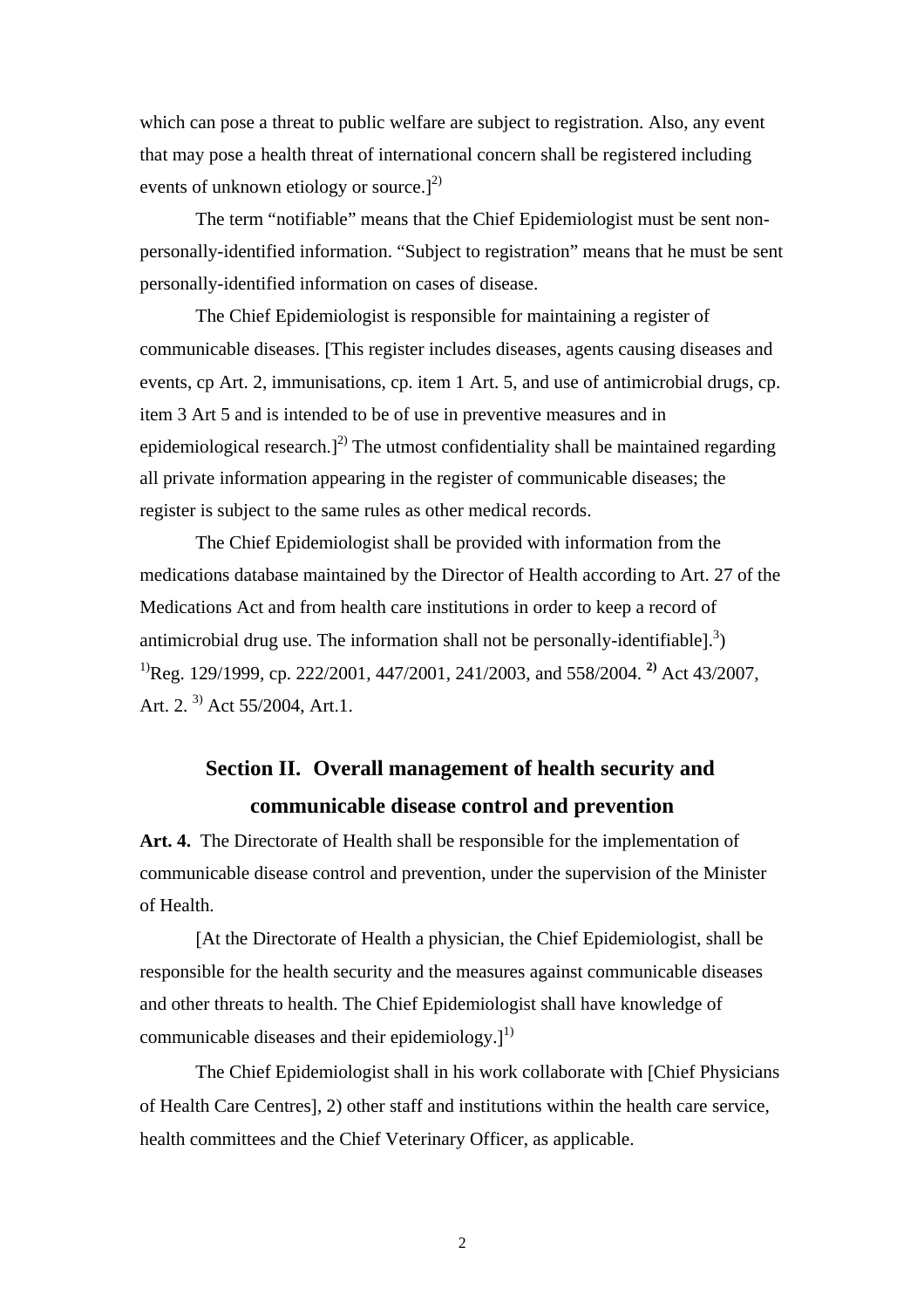[The Minister decides by regulations<sup>3)</sup> which Chief Physicians of Health Care Centres shall be responsible for measures against communicable diseases, under the supervision of the Chief Epidemiologist.] $^{2)}$ 

[Chief Physicians of Health Care Centres, cp. Para 4],<sup>2)</sup> and the Chief Epidemiologist shall collaborate on the implementation of necessary infectious disease control and prevention and shall be assisted by police authorities if necessary.

<sup>1)</sup>Act 90/2000, Art. 1., <sup>2)</sup>Act 93/2002, Art. 15, <sup>3)</sup>Reg. 162/2003

**Art. 5.** The principal responsibilities of the Chief Epidemiologist are as follows:

- 1. To organise and co-ordinate communicable disease control and prevention and immunisations throughout the country, e.g. by publishing guidelines on how epidemics should be handled.
- 2. To maintain a register of communicable disease, in order to monitor the spread of communicable diseases, by gathering detailed data on their diagnosis from laboratories, hospitals and physicians.
- 3. [To keep a register of human use of antimicrobial drugs which may cause microorganisms to become resistant to antimicrobials.]<sup>1)</sup>
- 4. To promulgate information on spread of communicable diseases, within Iceland and abroad, to physicians and other health workers, regularly and as required.
- 5. To provide advice to physicians and other dealing with measures against communicable diseases.
- 6. To supervise communicable disease prevention, e.g. by promulgating information and educational material to the public on these matters.
- $^{1)}$  Act 55/2004

**Art. 6.** The Minister shall appoint a committee of seven, the National Committee on Communicable Diseases, for a period of four years at a time. The Committee shall include specialists in the fields of communicable diseases, bacteriology, virology, sexually transmitted diseases and epidemiology/hygiene, and a community health physician and a nurse with specialist knowledge in the field of infectious disease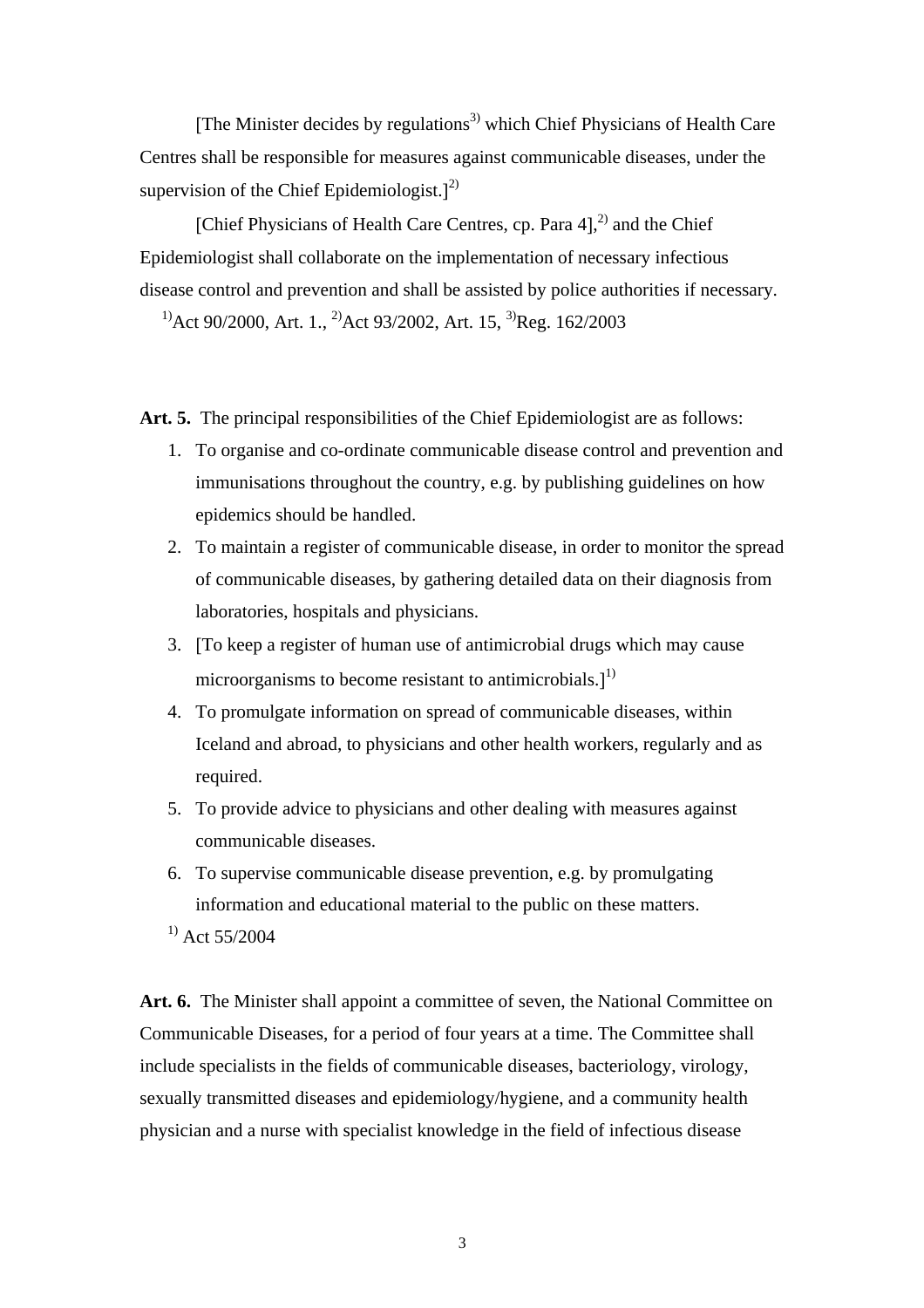control. The minister shall appoint one of the members to chair the Committee. Substitutes shall be appointed on the same basis.

When the National Committee on Communicable Diseases deals with a matter that falls within the ambit of the [Environmental Agency]<sup>1)</sup>, [Radiation Agency]<sup>2)</sup> or of the [Agriculture Authority]<sup>3)</sup>, representatives of these bodies shall attend the meeting of the Committee, with a right to speak and to propose motions.

The National Committee on Communicable Diseases shall create policy on measures against communicable diseases, and shall advise health authorities on measures to prevent the spread of communicable diseases.

The Committee shall be located at the Directorate of Health, and the Chief Epidemiologist shall be the Committee's secretary.

 $1)$ Act 164/2002, Art. 26. 2) Act 43/2007, Art. 3. 3) Act 76/2005, Art. 51.

## **Section III. General measures against communicable disease 1. Obligations of the individual**

**Art. 7.** It is incumbent upon everyone to take all precautions against communicable disease, and to do one's best avoid to infecting oneself or others, as far as possible. Any person who has reason to believe that he/she is infected with an infectious disease that may pose a threat to others must seek medical attention without delay. Should medical tests reveal such an infection, the person must follow the instructions of the physician on treatment and measures to prevent infection.

If the physician regards it as important to trace the infection in order to prevent further spread of the disease, the patient must provide necessary information on possible sources of the infection, and on those that he/she may have infected. If the physician is unable to do this, he/she shall refer the patient to an institution that is able to trace the mode of transmission. Those involved must obey the physician's instructions on necessary tests to prevent the spread of infection from a patient.

#### **2. Obligations of physicians and other health workers**

**Art. 8.** Physicians and other health workers shall in their work be on the alert regarding communicable diseases and their spread.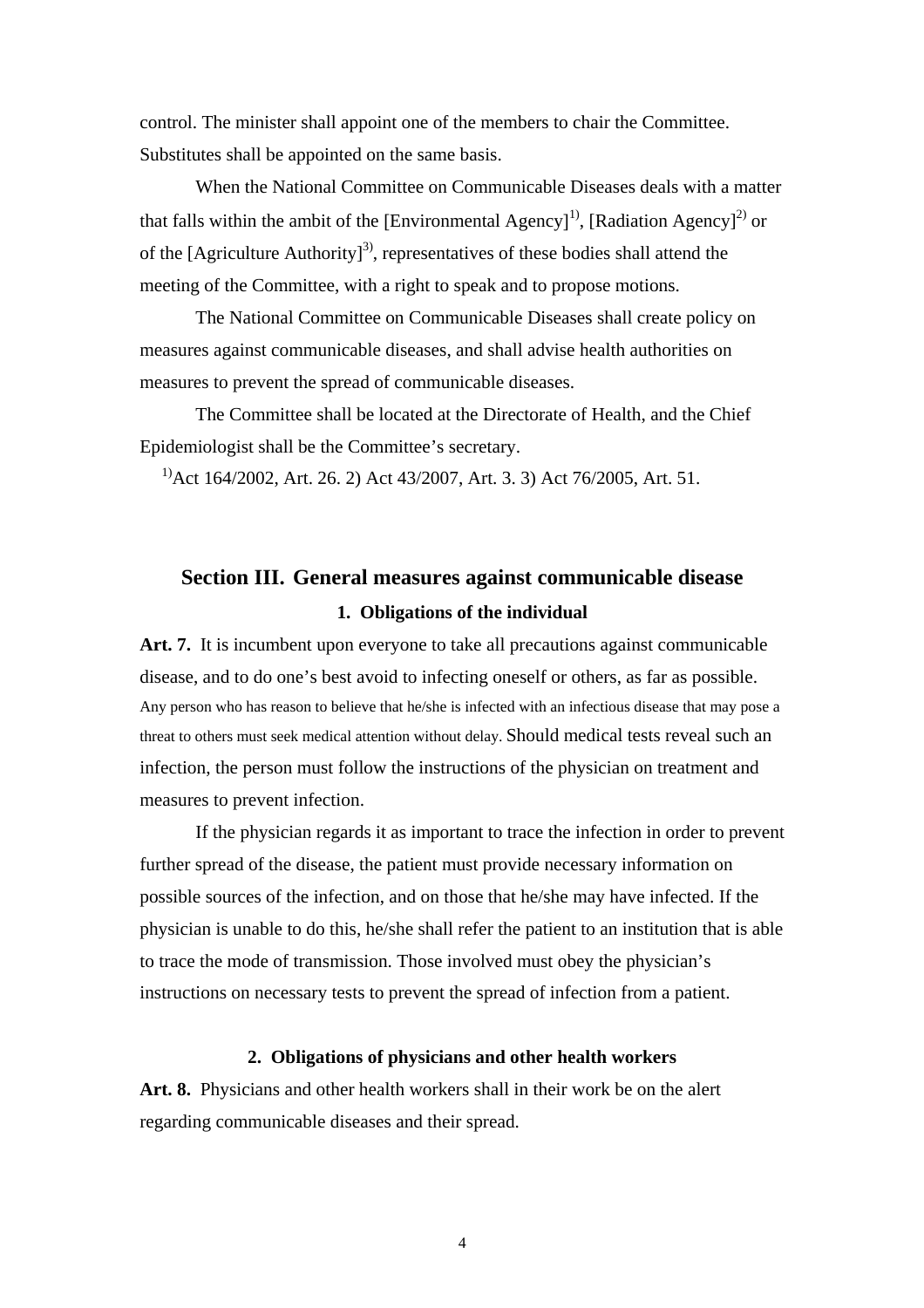**Art. 9.** A physician who discovers through his/her work that an individual is infected with a disease that is subject to registration by the provisions of this Act, or has reason to believe this is so, shall immediately inform...<sup>1)</sup> the Chief Epidemiologist.

Directors of laboratories, hospital departments and other health institutions are subject to the same obligation. Laboratories carrying out tests of samples from patients with communicable diseases as provided in this Act must be licensed by the Ministry of Health and Social Security.

Those involved are under an obligation to assist [the Chief Epidemiologist and the relevant district physician, cp. par. 4, Art 4],<sup>1)</sup> e.g. by providing information they regard as necessary for measures against spread of disease.

[Directors of health care institutions must send the Chief Epidemiologist information of the quantity of antimicrobial drugs used in the institution in question, classified by department when appropriate.] $^{2)}$ 

 $^{11}$ Act 93/2002, Art. 16.<sup>2)</sup> Act 55/2004.

**Art. 10.** If a physician treating a patient with a communicable disease has a reasonable belief or knowledge that the patient is not following the instructions given to him/her regarding contact with others and treatment, the relevant [Chief Physician of a Health Care Centre, cp. par. 4, Art 4.  $]$ <sup>1</sup> or Chief Epidemiologist must be informed at once.

<sup>1</sup>)Act 93/2002, Art. 17.

# **3. [Obligations of local authority health officers, and health committees, veterinarians, the Radiation Agency, the Agriculture Authority and the Environmental Agency]***1)*

#### **1) Act 43/2007, Art. 4.**

Art. 11. [Health officers, appointed under the provisions of the Act on public health and health monitoring, veterinarians and employees of the Agricultural Authority, the Environmental Agency and the Radiation Agency , shall inform the relevant Chief Physician of a Health Care Centre, cp. par. 4, Art 4 or Chief Epidemiologist immediately they become aware of a risk of infection or health threat due to toxic chemicals or radio-nuclear substances. The Chief Physician of a Health Care Centre, cp. par. 4 Art. 4 or the Chief Epidemiologist shall, by the same token, inform the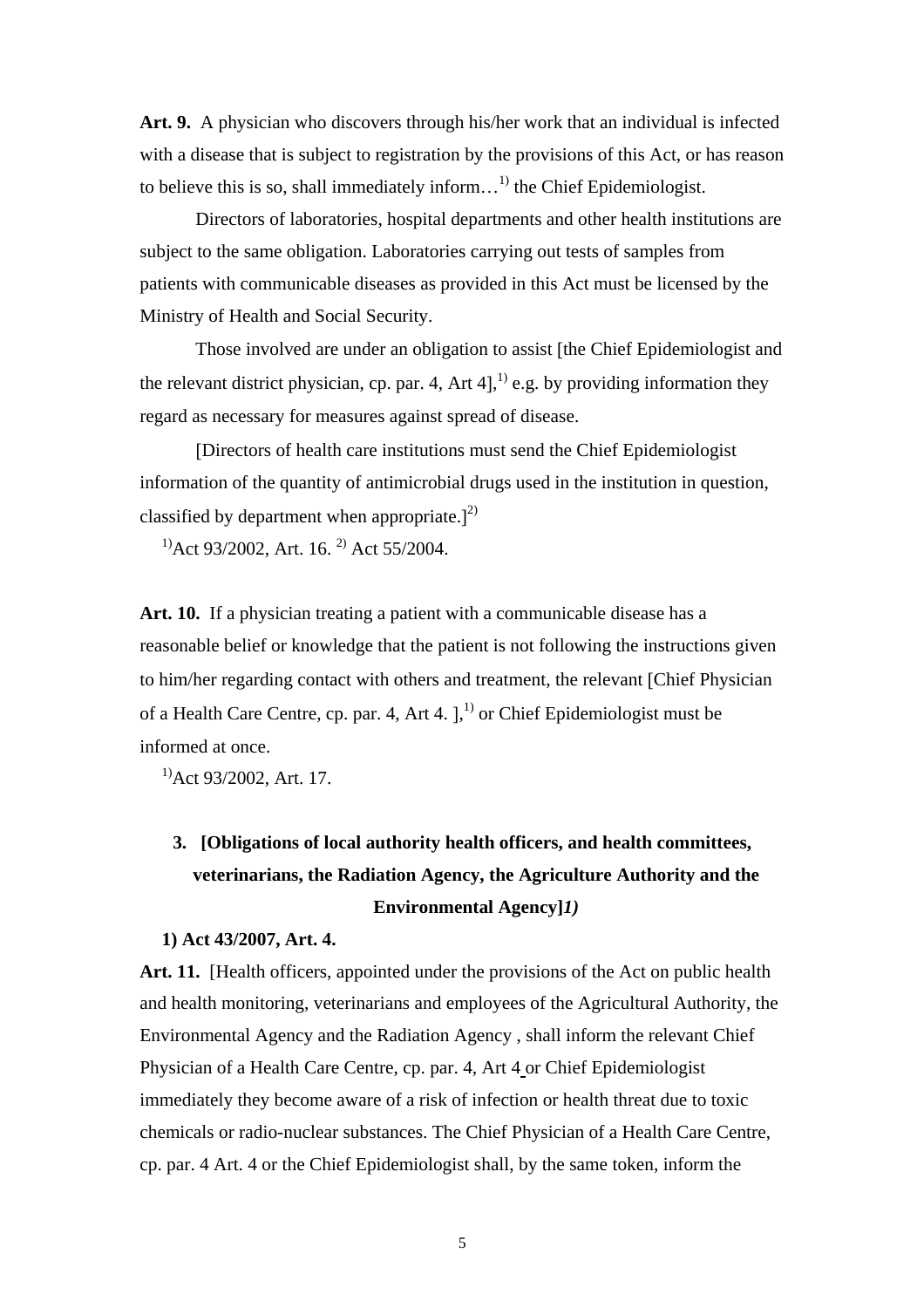relevant health committee or veterinarians and the Agricultural Authority, the Environmental Agency and the Radiation Agency, as applicable, as soon as they become aware of a risk of infection or health threat due to toxic chemicals or radionuclear substances.**.** The Chief Epidemiologist shall provide necessary information and advice the health committees, and supervise the implementation of necessary measures.

[If the Chief Epidemiologist considers that there is a risk that animals, food, water, sewers, ventilation, or anything else in the environment is spreading or could spread infectious sources of disease, toxic chemicals or radio-nuclear agents that threaten the health of humans the minister shall appoint a special collaborative committee to gather all necessary information and supervise the necessary measures for assessment and eradication of the threat of infection, toxic chemicals or radionuclear substances. This committee shall consist of the Chief Epidemiologist, who is also the chair, two persons appointed by the Agricultural Agency one of whom is a specialist in food safety and the other is a specialist in zoonotic diseases, one from the Radiation Agency and two from the Environmental Agency one of whom is a specialist in food safety and the other is a specialist toxic chemicals. Substitutes shall be appointed on the same basis. The committee shall have access to necessary information and to all locations that it considers necessary to inspect and shall be assisted by police authorities if necessary. The committee shall instruct all those who have supervision of animals, food and environment to apply without delay all necessary measures to eradicate the risk of infection, toxic chemicals or radio-nuclear materials. In all other respects procedure shall be as provided in this Act and, as applicable, as provided in specific Acts on monitoring bodies.]<sup>1)</sup>

 $^{11}$ Act 43/2007, Art. 4.

### **Section IV. Public measures against communicable diseases 1. Measures with regard to risk of epidemics in Iceland**

**Art. 12.** If notifications to the Chief Epidemiologist on communicable diseases indicate that an epidemic is imminent, he shall inform the Minister of Health immediately.

[The minister shall decide, on the advice of the Chief Epidemiologist, whether official measures should be implemented, such as immunisation, isolation of infected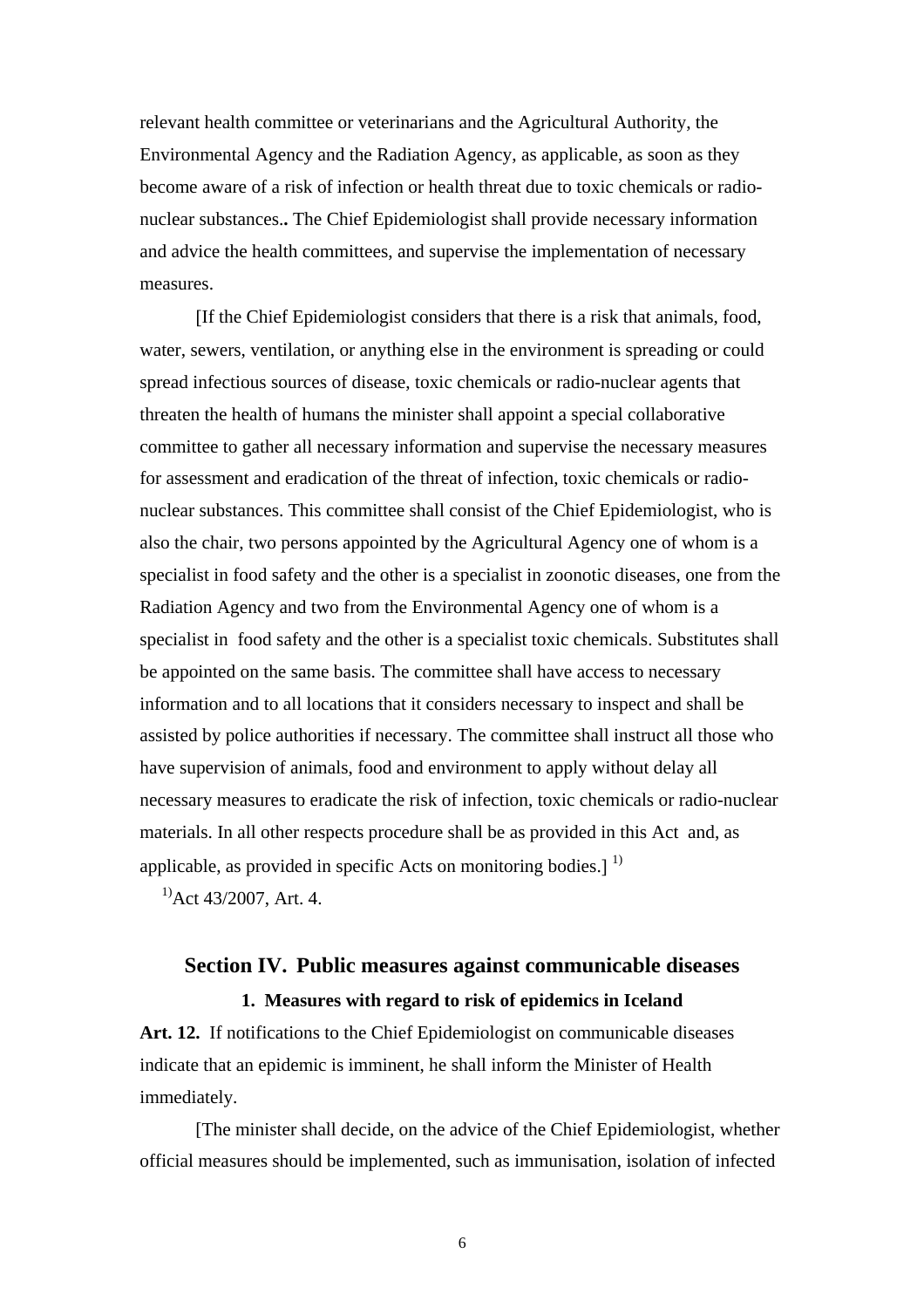persons, disinfections, quarantining of communities or of the country as a whole, closing of schools or prohibition of public gatherings.]<sup>1)</sup> [The Chief Epidemiologist may apply such emergency measures without seeking authority in advance, if he believes that any delay would entail a risk, but he must inform the Minister of his actions immediately.] $^{2)}$ 

[In the case of an outbreak or epidemic threatening human health the Chief Epidemiologist shall carry out an epidemiological investigation on the source of infection and in such cases has the same right of access to information and to inspection as provided in par. 2 Art.  $11.]^{3}$ 

<sup>1)</sup>Act 43/2007, Art. 5.<sup>2)</sup> Act 93/2002, Art. 19.<sup>2)</sup>Act 90/2000, Art. 3.

#### **2. Measures regarding spread of epidemics to or from Iceland.**

**Art. 13.** [With regard to measures to be applied in the case of a risk of an epidemic reaching Iceland from abroad, or spreading from Iceland to other countries, regulations shall be drawn up, consistent with the content of those international treaties to which Iceland is a party, such as the International Health Regulations of the World Health Organisation. The Chief Epidemiologist is the Icelandic National Focal Point relating to the corresponding WHO Focal Point according to the International Health Regulations. $]^{1)}$ 

 $^{1)}$  Art 43/2007, Art. 6.

### **3. Measures regarding risk of infection from individuals.**

**Art. 14.** If the Chief Epidemiologist, when he receives information on a communicable disease, believes that further measures are required in addition to those already applied by the physician, in order to prevent or hinder the spread of infection which may pose a threat to public welfare, he/she shall, in collaboration with the [Chief Physician of a Health Care Centre cp. par. 4, Art  $4]$ <sup>1</sup>, ensure that such measures are implemented. If co-operation with the person in question proves impossible, the Chief Epidemiologist may, if necessary, seek the assistance of police authorities in measures to prevent infection. [Chief Physician of a Health Care Centre cp. par. 4, Art. 4],<sup>1)</sup> may also implement such measures in the absence of the Chief Epidemiologist.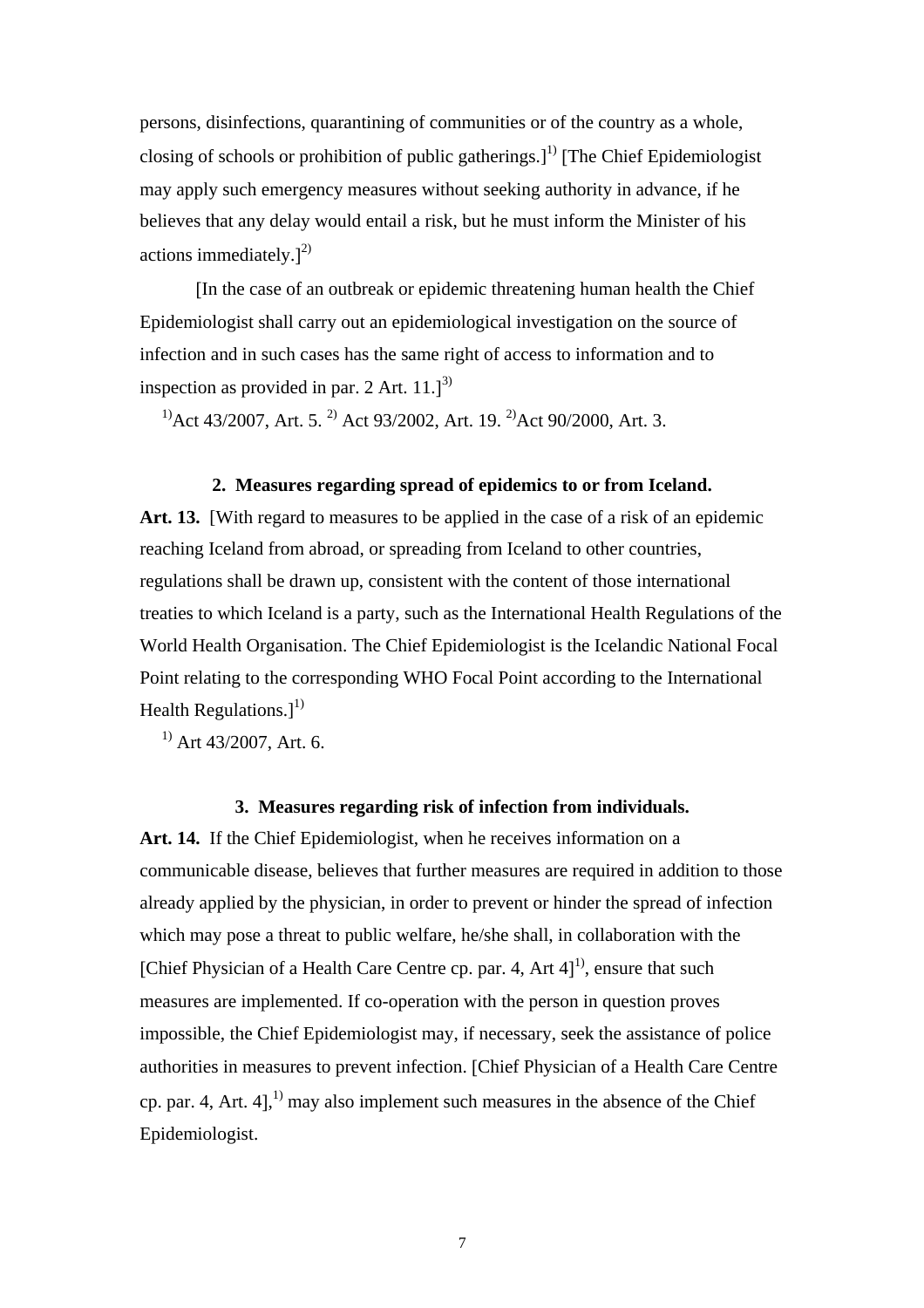The term "measures" means medical examination, isolation of the infected person in hospital, and other necessary measures. Before resorting to compulsive measures, efforts shall always be made to resolve the issue by other means.

A decision on measures of this nature by the Chief Epidemiologist or a [Chief Physician of a Health Care Centre, cp. par. 4, Art 4],<sup>1)</sup> may be appealed to the Ministry of Health and Social Security. An appeal does not entail any postponement of implementation of measures.

[If the Chief Epidemiologist considers that there is a danger of infectious diseases which could pose a threat to human health being brought to Iceland, he may propose to the minister that regulations be issued, providing that people who arrive in the country who are believed to be possible carriers of such diseases shall undergo medical examination in accordance with Art. 23, 30-32, and 45 of the International Health Regulations.] $^{2)}$ ] 3)

<sup>1)</sup>Act 93/2002, Art. 20.<sup>2)</sup> Act 43/2007, Art 7.<sup>3)</sup>Act 90/2000. Art. 4.

**Art. 15.** If a person infected with a communicable disease does not agree to follow rules on contact with others, or if there is reason to believe that he/she has not followed such rules, the Chief Epidemiologist may decide that he/she shall be admitted to hospital and placed in isolation, or that he/she be isolated in some other way.

Should the Chief Epidemiologist believe that it is necessary to place an individual in isolation cp. Art 14 or par. 1 of this article, and if the infected person is opposed to such isolation being implemented, the Chief Epidemiologist shall as soon as possible submit the decision in writing to the district court of the region in which the infected person is resident when isolation is requested. The Chief Epidemiologist's application shall include a detailed account of the circumstances and the necessity for isolation, specifying the period of isolation requested, together with other documents relevant to the case. A judge shall consider the case without delay, and appoint a spokesman for the person subject to isolation, if he/she so desires, in accord with the provisions of the Procedures in Criminal Cases Act regarding defence advocates, and he/she shall be given an opportunity to express a preference regarding who is appointed. The judge may gather information on his/her own initiative. The judge shall then give a ruling on whether the isolation shall continue or cease.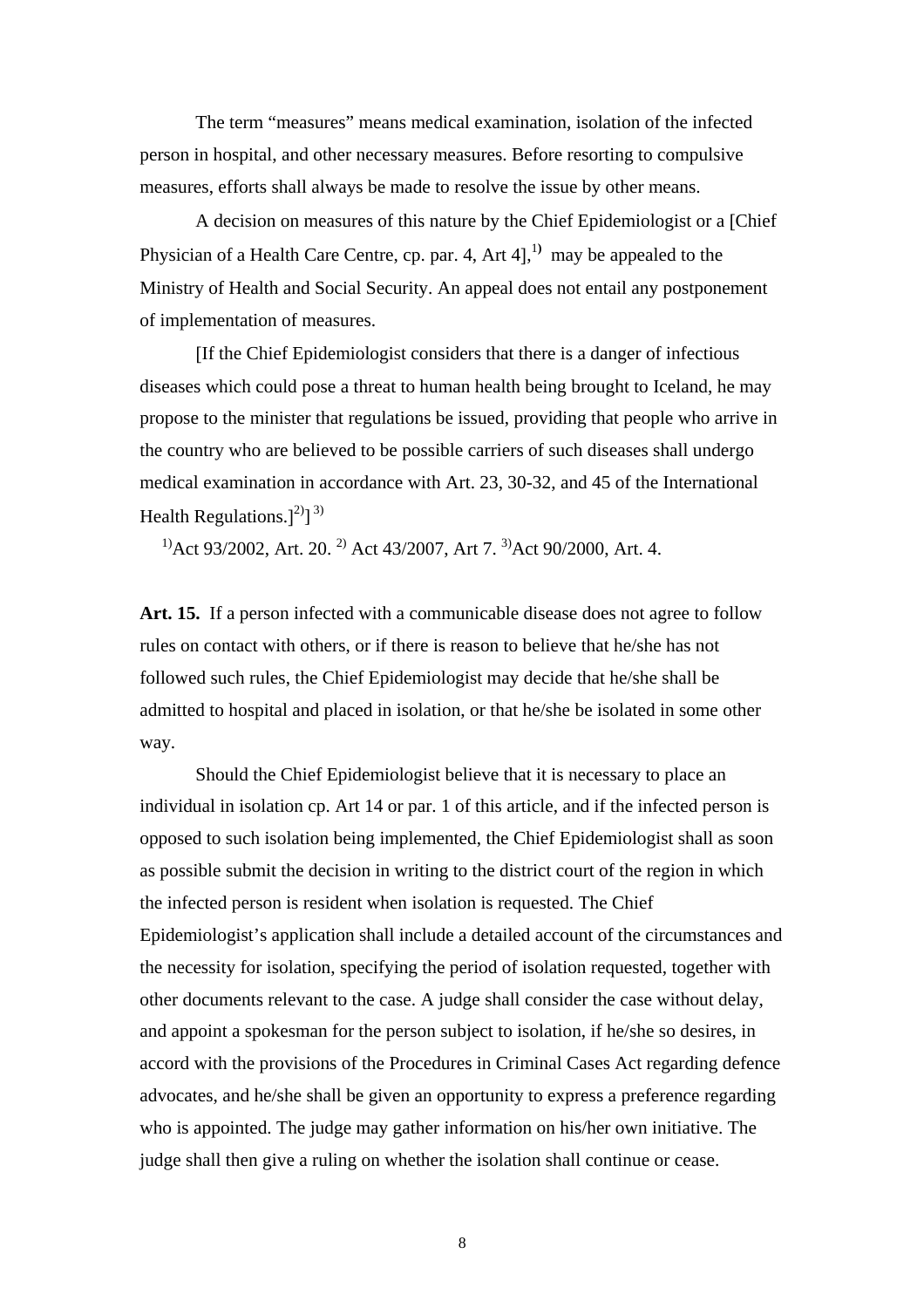Isolation may not continue for more than 15 days at a time, but if the Chief Epidemiologist believes that a longer period of isolation is necessary, a new application shall be made to the district court. The submission of the case to the court entails no postponement of implementation of isolation.

The legal proceedings described in par. 2. may be appealed to the Supreme Court, and the appeal is subject to the normal rules on appeals in civil cases, as applicable. An appeal entails no postponement of implementation of isolation.

### **Section V. Various provisions**

**Art. 16.** Outpatient departments shall be operated for notifiable communicable diseases, which shall provide treatment and trace means of transmission.

At hospitals to be specified by Minister of Health, there shall be facilities to isolate those who are undergoing tests or treatment for communicable diseases, or suspected communicable disease.

The Minister of Health may assign certain laboratories to take responsibility for identification of microbes or parasites from samples from patients with communicable diseases, and to monitor individuals' immunity to important communicable diseases.

**Art. 17**. [All costs incurred by the implementation of this Act shall be paid by the Treasury. The proportion of costs paid by patients shall be consistent with the Social Security Act [and the Health Care Services Act].<sup>1)</sup> But it is permissible by regulations to grant exemptions from payment, for instance to patients who attend communicabledisease outpatient departments for diagnosis and treatment of communicable diseases which are subject to registration, patients called in for examination in the process of tracing the means of transmission of infection, and those compelled to undergo medical examination.] $^{2)}$ 

 [Medical examination performed in accordance with the working rules of the Chief Epidemiologist for to application for immigration and employment in Iceland a shall be paid by the employer or the person who applies for immigration and employment in Iceland. If the further medical examination needed the person concerned or his medical insurance will pay for the cost raised by the health problems